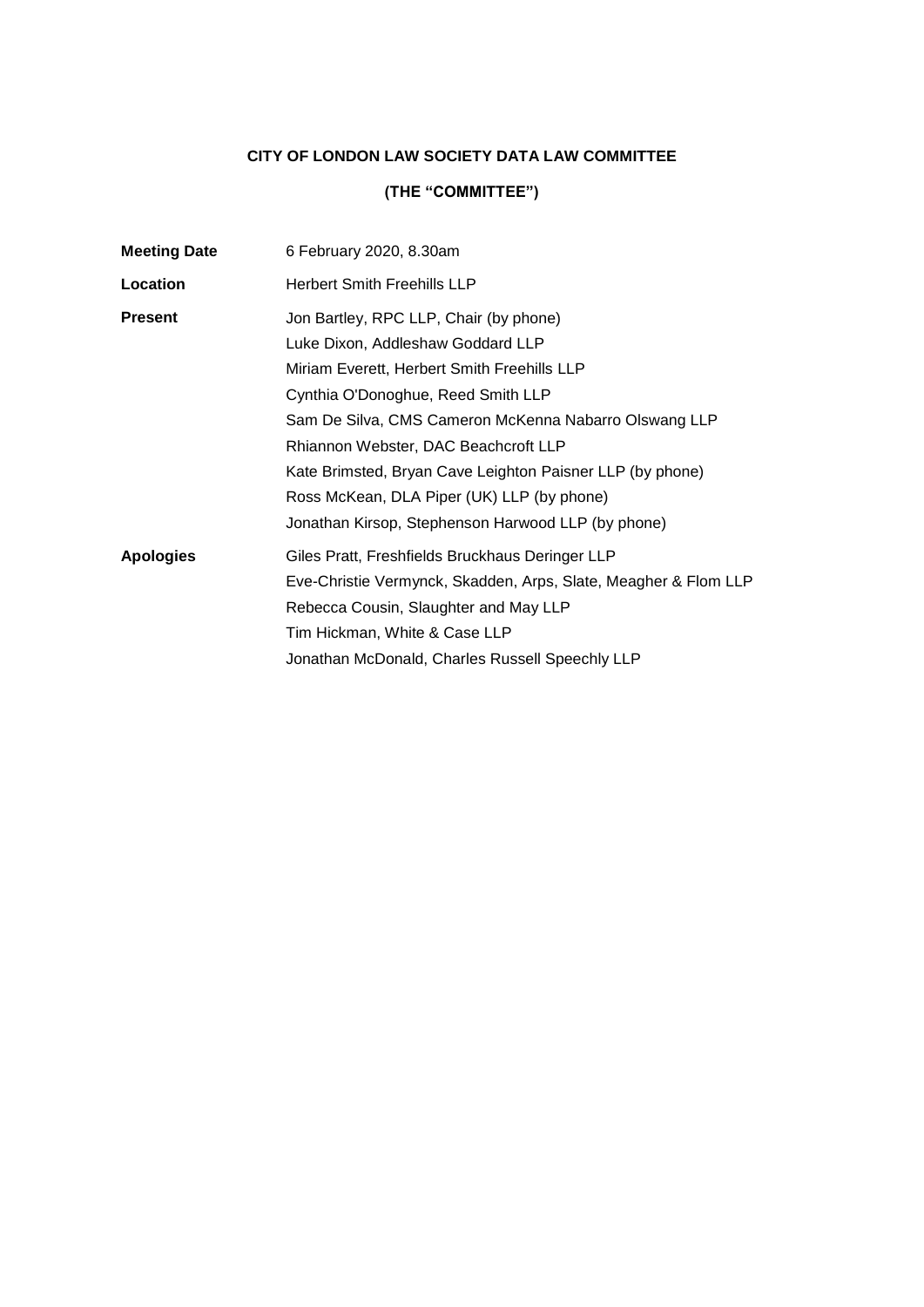#### 1. **WELCOME**

The Chair welcomed all in attendance to the meeting of the Committee.

#### 2. **APOLOGIES**

It was reported that apologies from the individuals identified above had been received.

#### 3. **PREVIOUS MINUTES**

- 3.1 All present confirmed they had received a draft copy of the previous minutes.
- 3.2 The Chair confirmed he had received comments for inclusion in the final draft which, will be taken into account prior to circulating the final minutes to the Committee.

#### 4. **ICO CONSULTATION ON DATA SUBJECT ACCESS RIGHTS**

The Chair noted that the deadline for responses for this consultation was 12 February 2020 and reminded all members of the committee to submit their comments for inclusion in the wider Committee response as soon as possible.

#### 5. **FURTHER ICO GUIDANCE AND CONSULTATIONS**

5.1 The Committee discussed the following ICO guidance and consultations:

#### *Direct Marketing Code*

- 5.2 The Chair noted that the ICO's revised Direct Marketing Code had been published. There have been no substantive changes since the previous version, and there appears to be no reference to the uncertainty around PECR or any new Regulations in this area. The Committee agreed that it was likely that a revised code would be published following the publication of new Regulation in this area.
- 5.3 The Committee agreed that this version of the code was more useful for businesses, as it was more aligned with a practical perspective and current business practice in this area.

## *Accountability Toolkit*

5.4 The Chair noted that the ICO's accountability toolkit had not yet been published, and that this was expected to be published during the first quarter of 2020.

*Consultation on Explaining AI decisions Guidance*

- 5.5 The Chair noted that this consultation had now closed. The Committee agreed to review the outcome of the consultation and then consider whether this is an area that they would like to explore further.
- 5.6 There was a discussion on AI and the issues arising in practice for members of the Committee in this area.

### 6. **NEW MEMBERS**

The Chair proposed that Eve-Christie Vermynck be admitted as a new member of the Committee; the Committee agreed that Eve-Christie Vermynck should be admitted.

### 7. **CITY OF LONDON LAW SOCIETY CHAIRS' MEETING**

- 7.1 The Chair updated the Committee on the discussions at the City of London Law Society Chairs' Meeting, at which there was a wide ranging discussion.
- 7.2 The Chair noted that some other committees were considering hosting events for junior lawyers. The Committee agreed that they would consider hosting such an event for junior data lawyers, and if so, what style of event would be most productive.

#### 8. **DATA TRUSTS**

8.1 Members of the Committee discussed that they had attended a meeting on data trusts, and that there have been a number of reports from the Open Data Institute which the members had reviewed.